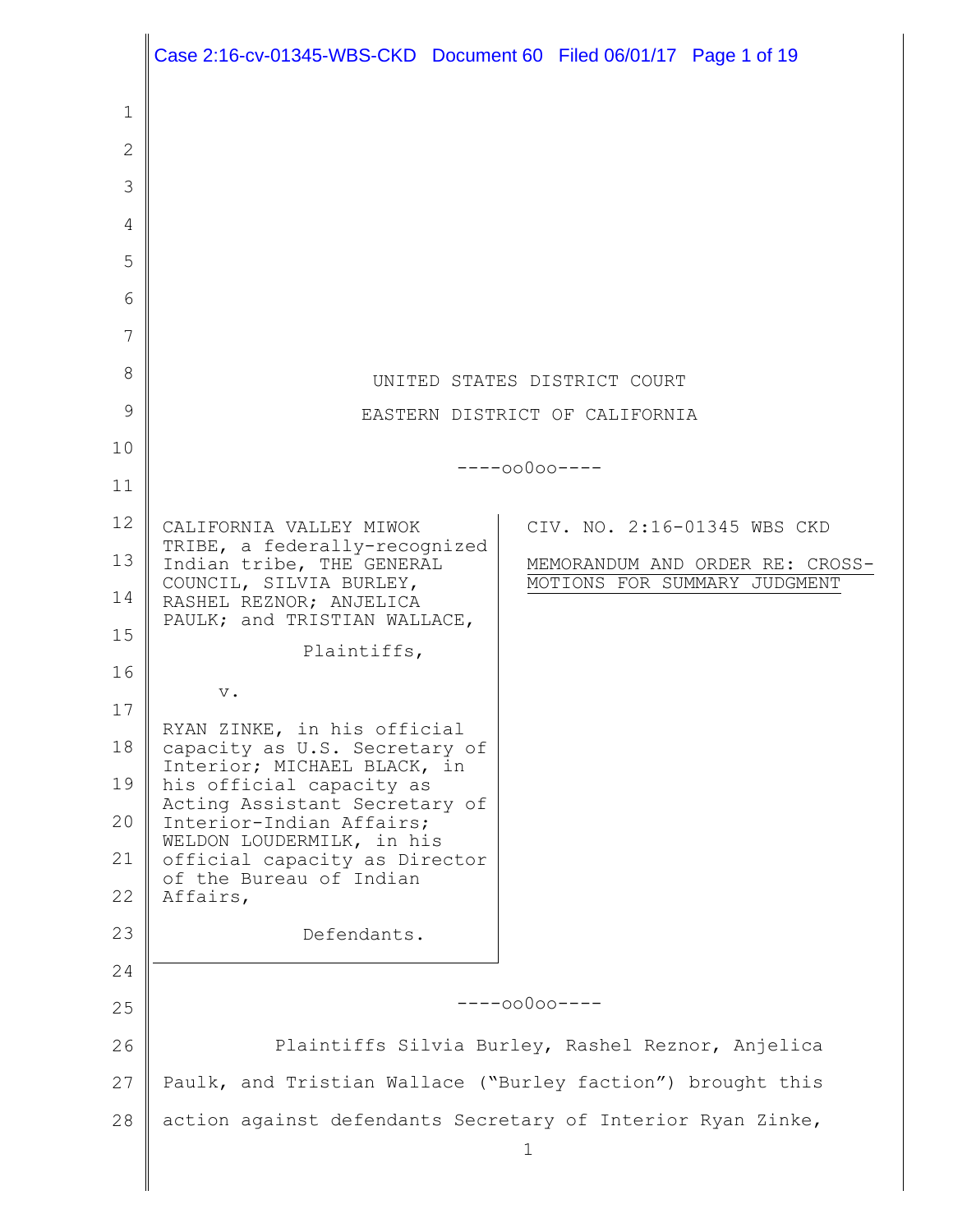# Case 2:16-cv-01345-WBS-CKD Document 60 Filed 06/01/17 Page 2 of 19

1 2 3 4 5 6 7 8 9 10 11 Acting Assistant Secretary of Interior Michael Black, and Director of the Bureau of Indian Affairs ("BIA") Weldon Loudermilk<sup>1</sup> ("federal defendants") for violation of the Administrative Procedures Act ("APA"), declaratory relief, injunctive relief, and due process violations arising out of a BIA decision on the tribal membership and recognized government of the California Valley Miwok Tribe ("Tribe"). Several alleged Tribe members, including Yakima Dixie, intervened ("intervenor defendants"). (Docket No. 30.) Plaintiffs, federal defendants, and intervenor defendants now move for summary judgment. (Docket Nos. 44, 46-47.)

#### 12 I. Factual and Procedural Background

13 14 15 16 17 18 19 20 21 22 This action is part of a long-running leadership dispute over the Tribe between the Burley faction and Yakima Dixie that has resulted in actions in state courts, federal courts, and administrative agencies. See Cal. Valley Miwok Tribe v. United States, 424 F. Supp. 2d 197 (D.D.C. 2006) ["Miwok I"]; Cal. Valley Miwok Tribe v. United States, 515 F.3d 1262 (D.C. Cir. 2008) ["Miwok II"]; Cal. Valley Miwok Tribe v. Jewell, 5 F. Supp. 3d 86 (D.D.C. 2013) ["Miwok III"]. The Tribe is a federally recognized tribe, formerly known as the "Sheep Ranch Rancheria of Me-Wuk Indians of California." (2015 AR 1397.)<sup>2</sup>

23

÷.

24 25 <sup>1</sup> Federal defendants are automatically substituted for their predecessors pursuant to Federal Rule of Civil Procedure  $25(d)$ .

26 27 28  $2^2$  Because the administrative decision challenged here is a reconsideration of a prior 2011 administrative decision following remand in Miwok III, there are two administrative records. The court will refer to the 2011 Decision's administrative record with the citation (2011 AR XX) and the 2015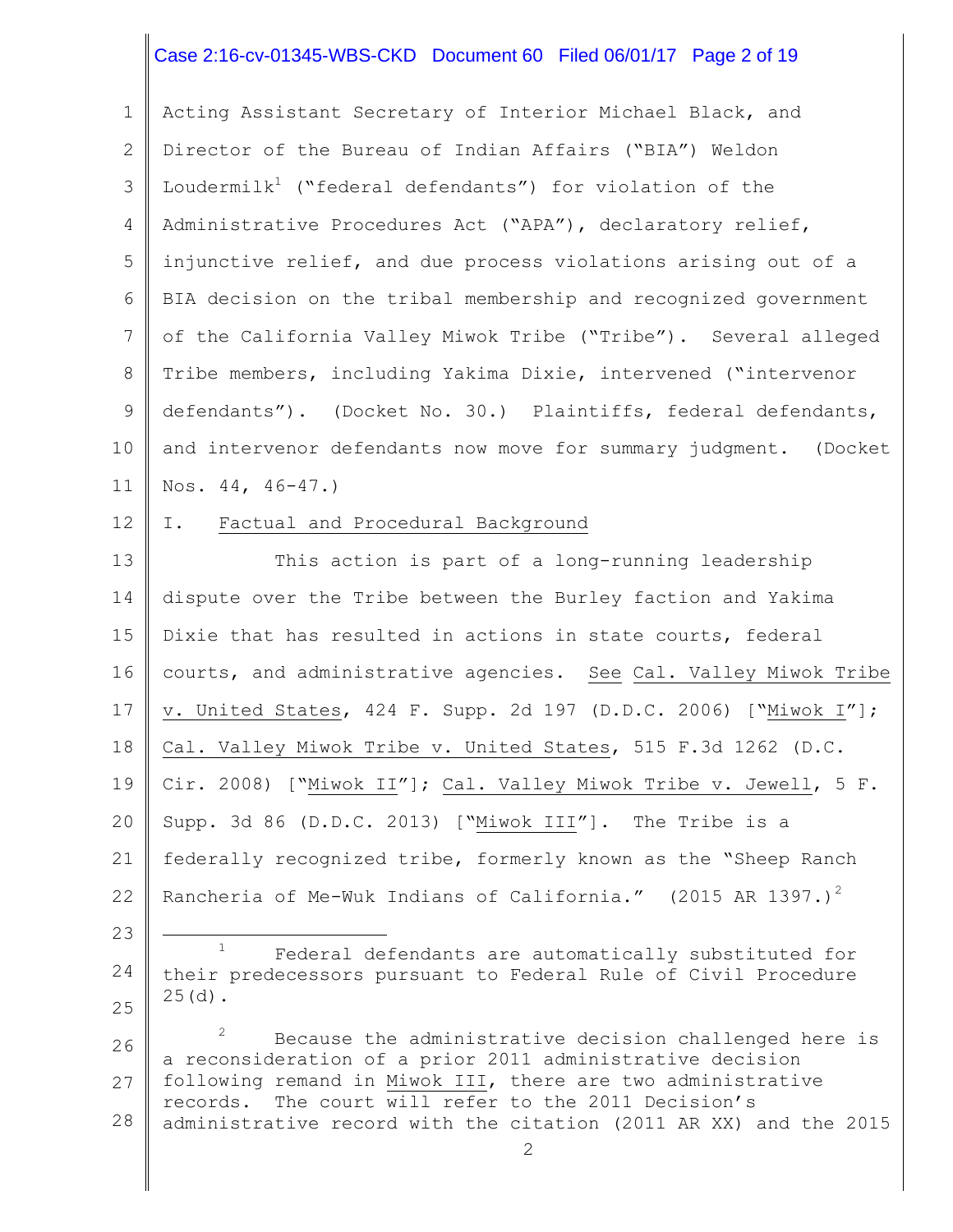# Case 2:16-cv-01345-WBS-CKD Document 60 Filed 06/01/17 Page 3 of 19

| $\mathbf{1}$    | In 1915, John Terrell of the Office of Indian Affairs                                                                          |  |  |  |
|-----------------|--------------------------------------------------------------------------------------------------------------------------------|--|--|--|
| 2               | conducted a census of "Sheepranch Indians" in Calaveras County,                                                                |  |  |  |
| 3               | California. (2011 AR 3-5.) At the time of the census, there                                                                    |  |  |  |
| 4               | were thirteen Sheepranch Indians. (2011 AR 3.) In 1916, the                                                                    |  |  |  |
| 5               | United States acquired a 0.92 acre parcel of land, known as                                                                    |  |  |  |
| 6               | "Sheep Ranch Rancheria," for these Indians. (2011 AR 3-6.)                                                                     |  |  |  |
| $7\phantom{.0}$ | In 1934, Congress passed the Indian Reorganization Act                                                                         |  |  |  |
| 8               | ("IRA"), which required the BIA to hold elections where a tribe                                                                |  |  |  |
| 9               | would decide whether to accept provisions of the IRA, including                                                                |  |  |  |
| 10 <sub>o</sub> | provisions permitting tribes to organize and adopt a                                                                           |  |  |  |
| 11              | constitution. 25 U.S.C. \$\$ 5123, 5125. The BIA found that there                                                              |  |  |  |
| 12              | was only one eligible adult Miwok Indian, Jeff Davis, living on                                                                |  |  |  |
| 13              | the rancheria in $1935.^3$ (2011 AR 13, 20.) He voted in favor of                                                              |  |  |  |
| 14              | adopting the IRA but the Tribe never pursued formal organization.                                                              |  |  |  |
| 15              | $(2011 \tAR 13, 20.)$                                                                                                          |  |  |  |
| 16              | Amended in 1964, the California Rancheria Act                                                                                  |  |  |  |
| 17              | authorized the termination of federal recognition of California                                                                |  |  |  |
| 18              | Rancherias by distributing each rancheria's assets to the Indians                                                              |  |  |  |
| 19              | residing on the rancheria. (2011 AR 1687; 2015 AR 1399.)<br>At                                                                 |  |  |  |
| 20              | that time, Mabel Dixie was the sole Miwok resident on the land.                                                                |  |  |  |
| 21              | (2011 AR 38.) She voted to accept the land distribution plan and                                                               |  |  |  |
| 22              | terminate the trust relationship between the federal government                                                                |  |  |  |
| 23              | and the Tribe. (2011 AR 47-51.) The BIA failed, however, to                                                                    |  |  |  |
| 24              | take the necessary steps to complete the termination of the                                                                    |  |  |  |
| 25              | Decision's administrative record with the citation (2015 AR XX).                                                               |  |  |  |
| 26              | 3<br>The Department of the Interior's 1935 census found that                                                                   |  |  |  |
| 27              | the Sheep Ranch Rancheria had an approximate population of<br>sixteen members, but only Davis lived on the property. (See 2011 |  |  |  |
| 28              | AR 2062.)                                                                                                                      |  |  |  |
|                 | 3                                                                                                                              |  |  |  |
|                 |                                                                                                                                |  |  |  |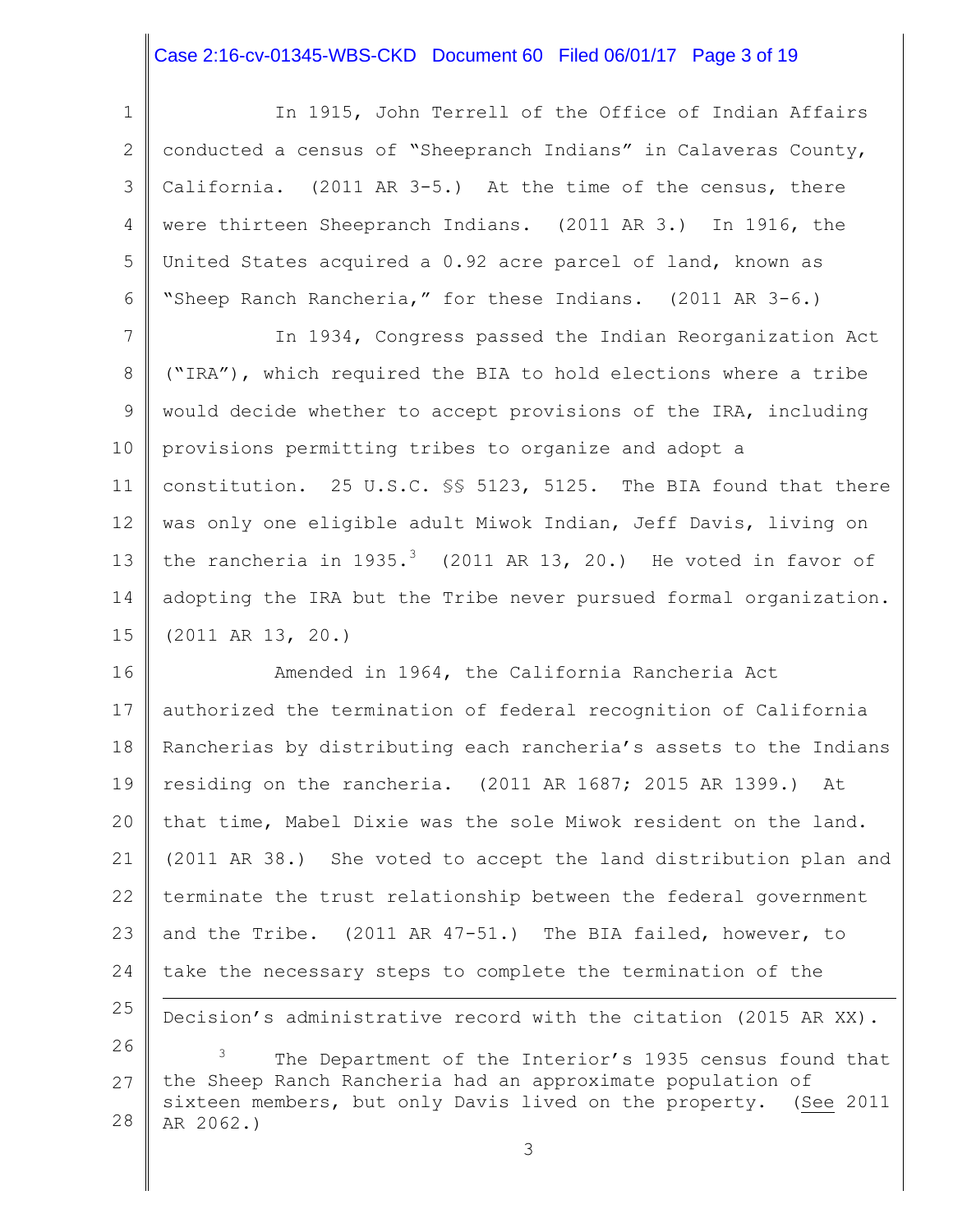#### Case 2:16-cv-01345-WBS-CKD Document 60 Filed 06/01/17 Page 4 of 19

1 rancheria. (2011 AR 83-84.)

2 3 4 5 6 7 Mabel Dixie died in 1971 and an Administrative Law Judge ordered the distribution of her estate. (2011 AR 61.) Her common law husband and four sons, including Yakima Dixie, received an undivided interest in the land. (Id.) By 1994, Yakima Dixie represented that he was the only living descendant of Mabel and recognized Tribe member. (2011 AR 82.)

8

28

#### A. Leadership Dispute

9 10 11 12 13 14 15 16 In 1998, the Burley faction received Dixie's permission to enroll in the Tribe. (2011 AR 110-14.) In September 1998, the BIA met with Dixie and Burley in order to discuss formal organization of the Tribe. (2011 AR 172-76.) The BIA noted that it believed that the original tribal membership was limited to the heirs of Mabel Dixie because of the land distribution during probate. (2011 AR 173.) The Tribe's membership then expanded with the addition of the Burley faction. (2011 AR 173.)

17 18 19 20 21 22 23 24 25 26 27 In November 1998, the BIA drafted, and Dixie and Burley signed, Resolution #GC-98-01 ("1998 Resolution"). (2011 AR 177- 79.) The 1998 Resolution listed Dixie and the four member Burley faction as Tribe members. (2011 AR 177.) It also established "a General Council to serve as the governing body of the Tribe." (2011 AR 178.) In 1999, Burley submitted Dixie's resignation as tribal chairman to the BIA, but Dixie claimed he did not resign. (2011 AR 180, 1573.) The BIA affirmed the General Council's authority as the governing body of the Tribe in February 2000 and continued to recognize the General Council and Burley's leadership through 2005. (2011 AR 249-54, 2691.)

In February 2004, Burley submitted a tribal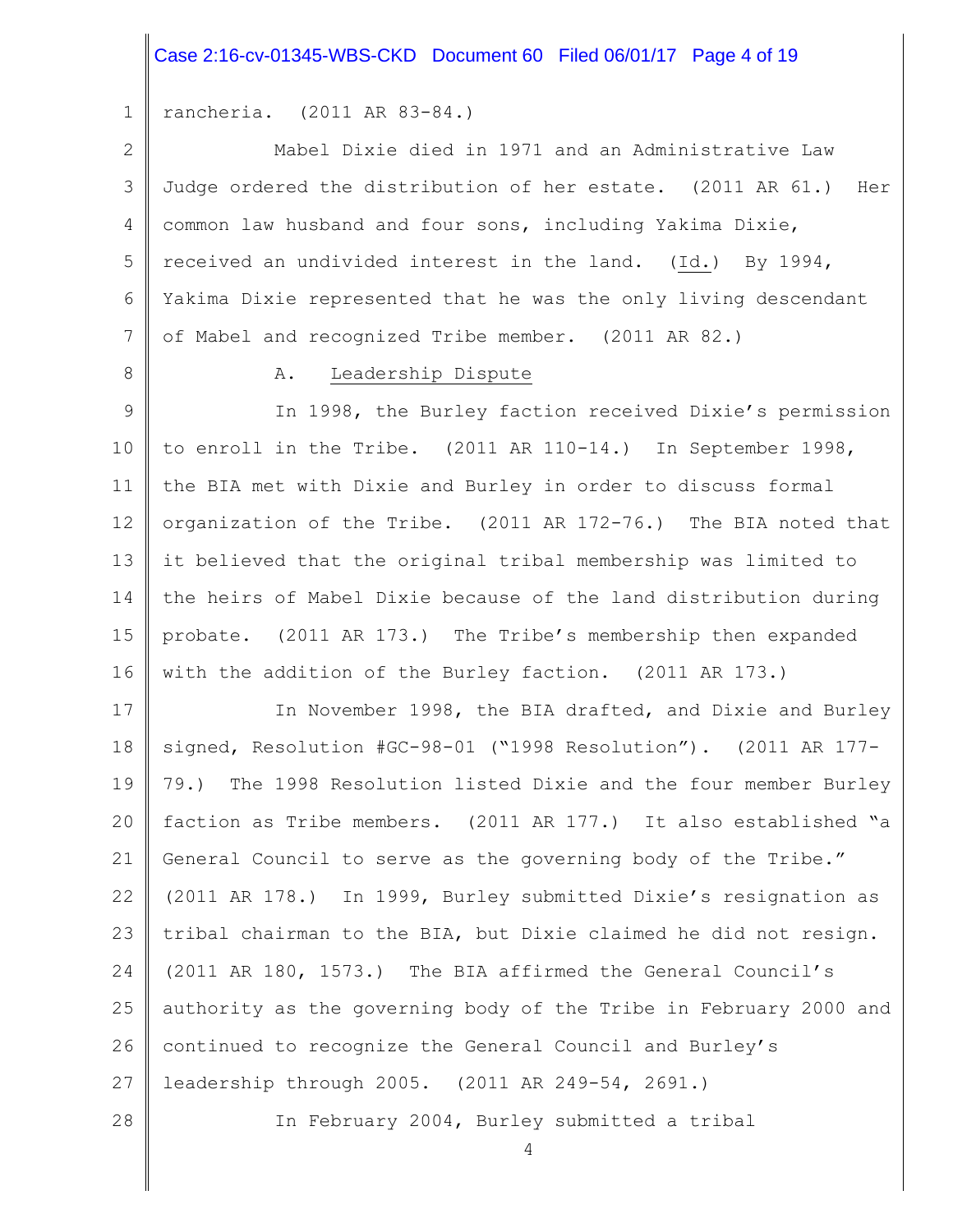#### Case 2:16-cv-01345-WBS-CKD Document 60 Filed 06/01/17 Page 5 of 19

1 2 3 4 5 6 7 constitution to the BIA "in an attempt to demonstrated that it is an 'organized' Tribe" under the IRA. (2011 AR 1095.) The BIA rejected the constitution because it did not reflect the involvement of "the greater tribal community." (2011 AR 1095- 96.) The BIA restated this position in February 2005 when it concluded that it did not recognize any tribal government or tribal chairperson for the Tribe. (2011 AR 610-11.)

8

#### B. Miwok I and Miwok II

9 10 11 12 13 14 15 16 The Burley faction challenged the denial of their proposed constitution. Miwok I, 424 F. Supp. 2d at 201. The court reasoned that while the Tribe has flexibility in organizing under the IRA, the BIA has an obligation to ensure that governing documents "have been 'ratified by a majority vote of adult members.'" Id. at 202. Because the Tribe "failed to take necessary steps to protect the interests of its potential members," the court dismissed the complaint. Id. at 202-03.

17 18 19 20 21 22 The D.C. Circuit affirmed the district court. Miwok II, 515 F.3d at 1268. The court reasoned that "tribal organization under the [IRA] must reflect majoritarian values," the Burley faction admits the Tribe has a potential membership of 250, and the proposed constitution did not involve the majority of those members. Id. at 1267-68.

23

#### C. 2010 Decision and Miwok III

24 25 26 27 28 While Miwok II was pending, the BIA met with the parties in order to promote organization under the IRA. (2011 AR 1261.) In November 2006, the BIA published notice of a General Council meeting in order to initiate the reorganization process. (Id.) The Burley faction appealed this decision. The Regional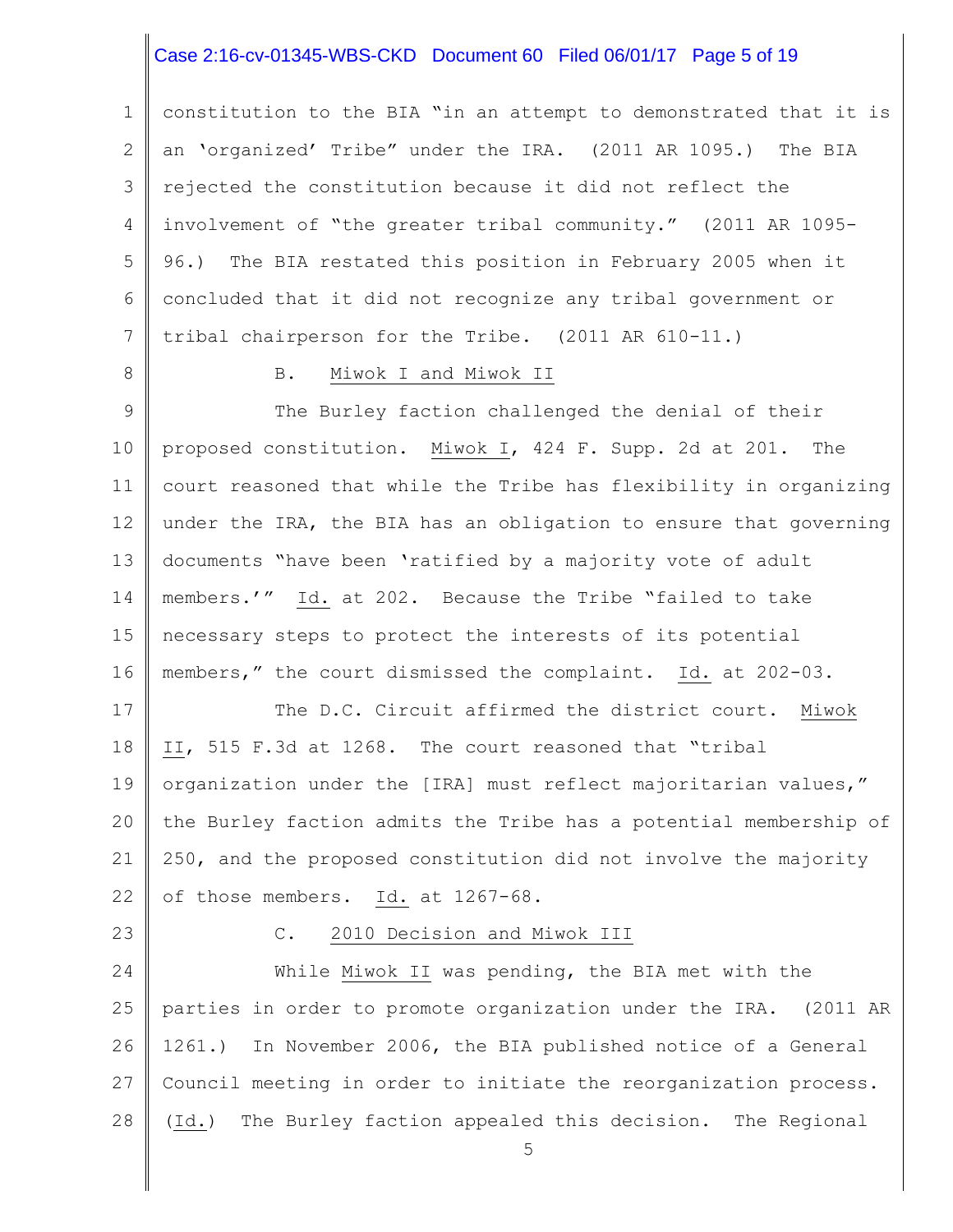# Case 2:16-cv-01345-WBS-CKD Document 60 Filed 06/01/17 Page 6 of 19

1 2 3 4 Director affirmed the November 2006 notice, reasoning that the purpose of the meeting was to identify the putative group who has a right to participate in the Tribe's organization. (2011 AR 1494-98.)

5 6 7 8 9 10 11 Burley appealed this decision to the Interior Board of Indian Appeals ("IBIA"), who affirmed, in part, the Regional Director. (2011 AR 1502, 1684-705.) The IBIA also noted that the April 2007 decision involved an "enrollment dispute." (2011 AR 1703.) Because the IBIA lacks jurisdiction over enrollment disputes, it referred this issue to the Assistant Secretary for Indian Affairs. (Id.)

12 13 14 15 16 17 18 19 20 21 22 23 24 In August 2011, the Assistant Secretary issued a decision ("2011 Decision") that was "a 180-degree change of course" from the BIA's previous position on the Tribe. (2011 AR 2049-50.) The Assistant Secretary concluded: (1) the Tribe is a federally recognized tribe; (2) the Tribe's citizenship consists solely of Dixie and the Burley faction; (3) the Tribe operates under a General Council government under the 1998 Resolution; (4) the "General Council is vested with the governmental authority of the Tribe"; (5) the Tribe is not organized under the IRA and is not required to organize under it; and (6) the United States cannot treat tribes not organized under the IRA differently than tribes organized under the IRA. (2011 AR 2049-50.) Dixie challenged this decision in federal district court.

25 26 27 28 The district court in Miwok III focused on the Tribe's citizenship and the recognition of the General Council as the Tribe's government. Miwok III, 5 F. Supp. 3d at 96. The court held that the 2011 Decision was arbitrary and capricious because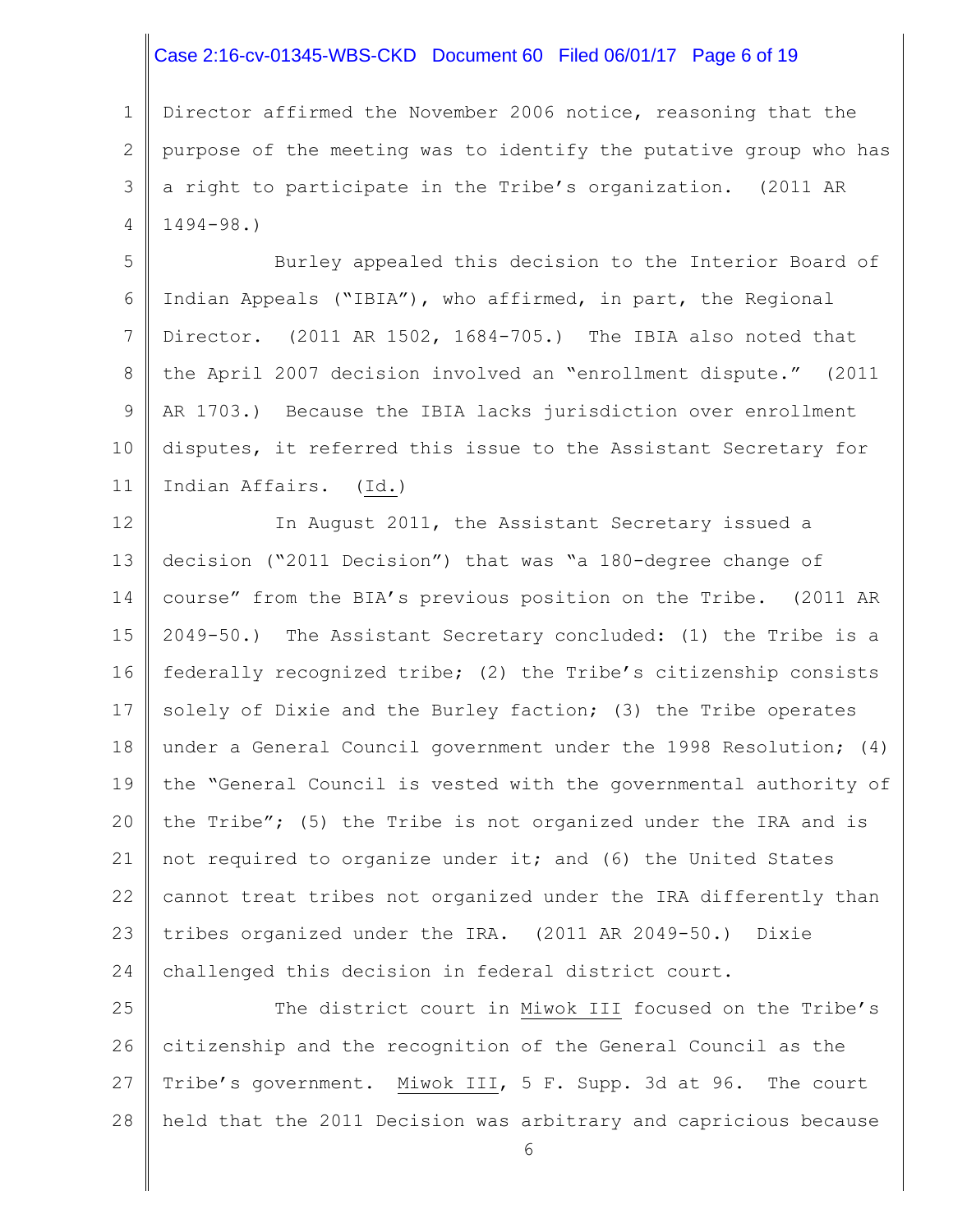## Case 2:16-cv-01345-WBS-CKD Document 60 Filed 06/01/17 Page 7 of 19

1 2 3 4 5 6 7 8 9 the Assistant Secretary assumed, without explanation, that the Tribe was comprised of only five members and the General Council was the recognized tribal government. Id. at 97-100. The record was replete with contrary evidence, but the Assistant Secretary "ma[de] no effort to address any of this evidence in the record." Id. at 98. The court vacated the 2011 Decision and remanded the case to the Assistant Secretary to reconsider the number of tribal members and validity of the General Council. Id. at 100- 01.

10

#### D. December 2015 Decision

11 12 13 14 15 16 17 18 19 The Assistant Secretary issued his December 2015 Decision in response to the Miwok III remand. He held, based on the record and previous federal court decisions, "that the Tribe's membership is more than five people, and that the 1998 General Council does not consist of valid representatives of the Tribe." (2015 AR 1402.) He further concluded that the General Council was a tribal body that could manage the process of reorganizing the Tribe, but the majority of eligible Tribe members did not approve the General Council. (2015 AR 1401.)

20 21 22 23 24 25 Plaintiffs challenged the December 2015 Decision and brought this suit against federal defendants under the APA. The court granted intervenor defendants' Motion to intervene on August 25, 2016. (Docket No. 29.) The court previously denied plaintiffs' Motion to stay enforcement of the December 2015 Decision. (Oct. 24, 2016 Order 8:1-4 (Docket No. 37).)

#### 26 II. Legal Standard

27 28 The APA governs judicial review of administrative agency actions. In reviewing the administrative decision, the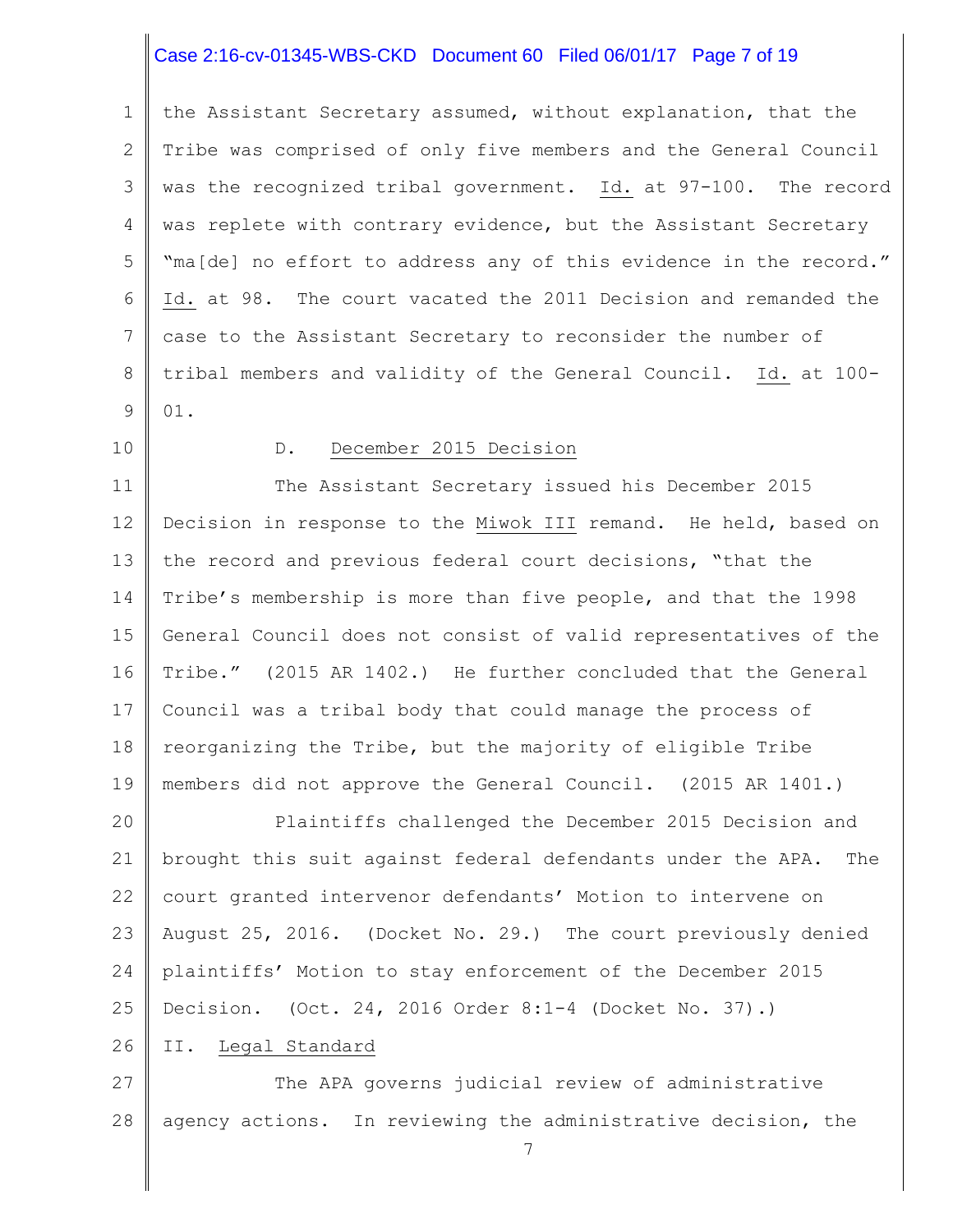## Case 2:16-cv-01345-WBS-CKD Document 60 Filed 06/01/17 Page 8 of 19

1 2 3 4 5 6 7 8 district court "is not required to resolve any facts" that may exist in the underlying administrative record. Occidental Eng'g Co. v. I.N.S., 753 F.2d 766, 769 (9th Cir. 1985). Rather, the court must "determine whether or not, as a matter of law, the evidence in the administrative record permitted the agency to make the decision it did." Nehemiah Corp. v. Jackson, 546 F. Supp. 2d 830, 838 (E.D. Cal. 2008) (Karlton, J.); see also Occidental Eng'g, 753 F.2d at 769-70.

9 10 11 12 13 14 15 16 17 18 19 20 21 22 23 Under the APA, the reviewing court must set aside agency actions that are "arbitrary, capricious, an abuse of discretion, or otherwise not in accordance with law." 5 U.S.C. § 706(2)(A). An agency acts in an arbitrary and capricious manner when it "offer[s] an explanation for its decision that runs counter to the evidence before the agency[] or is so implausible that it c[an]not be ascribed to a difference in view or the product of agency expertise." Motor Vehicle Mfrs. Ass'n of the U.S. v. State Farm Mut. Auto Ins. Co., 463 U.S. 29, 43 (1983). "The arbitrary and capricious standard of review is 'highly deferential; the agency's decision is entitled to a presumption of regularity, and [the court] may not substitute [its] judgment for that of the agency.'" Aguayo v. Jewell, 827 F.3d 1213, 1226 (9th Cir. 2016) (quoting San Luis & Delta-Mendota Water Auth. v. Jewell, 747 F.3d 581, 601 (9th Cir. 2014)).

24 25 26 27 28 "Even when an agency explains its decision with 'less than ideal clarity,' a reviewing court will not upset the decision on that account 'if the agency's path may be reasonably discerned.'" Ala. Dep't of Envtl. Conservation v. E.P.A., 540 U.S. 461, 497 (2004) (quoting Bowman Transp. Inc. v. Ark.-Best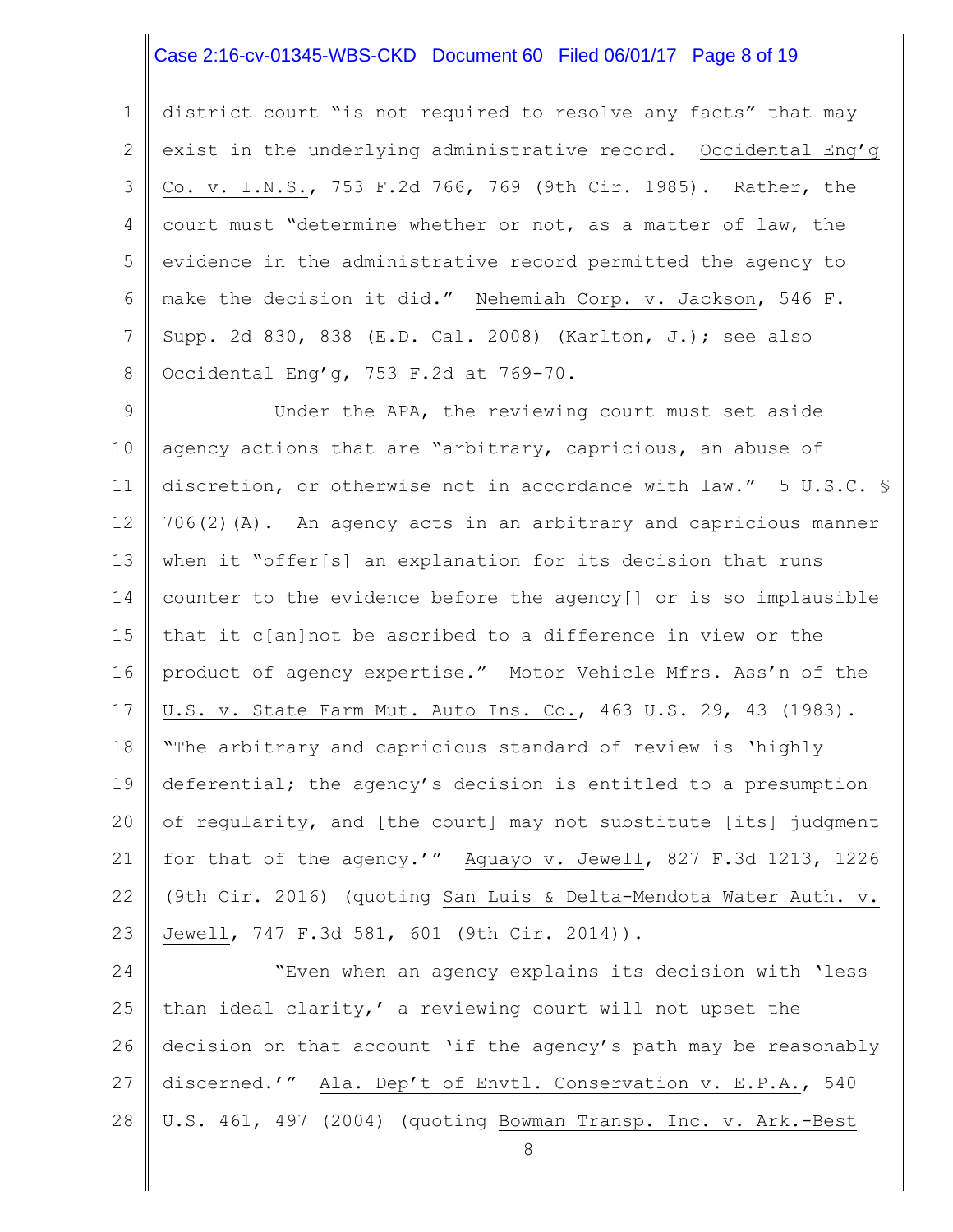#### Case 2:16-cv-01345-WBS-CKD Document 60 Filed 06/01/17 Page 9 of 19

1 2 3 4 5 6 7 8 9 10 11 12 13 14 15 16 17 18 19 20 21 22 23 24 25 26 27 28 Freight Sys., Inc., 419 U.S. 281, 286 (1974)). A court will "sustain an agency action if the agency has articulated a rational connection between the facts found and the conclusions made." Pac. Coast Fed'n of Fishermen's Ass'ns v. U.S. Bureau of Reclamation, 426 F.3d 1082, 1090 (9th Cir. 2005). III. Supplementing the Administrative Record and Judicial Notice Plaintiffs request that the court take judicial notice of over forty documents, many of which are not part of the administrative record. (See Docket Nos. 44-3, 45, 48-1.) Plaintiffs filed these requests almost one month after the deadline to file a motion to supplement the administrative record. (See Status Order 2:28-3:1 (Docket No. 41).) Generally, the reviewing court is limited to the administrative record. Great Basin Mine Watch v. Hankins, 456 F.3d 955, 975 (9th Cir. 2006). When asking for judicial notice of documents in a case where the court is reviewing an agency action, the requesting party must meet one of four exceptions: (1) admission is necessary to determine whether the agency has considered all relevant factors and has explained its decision; (2) if the agency has relied on documents not in the record, (3) when supplementing the record is necessary to explain technical terms or complex subject matter, or (4) when plaintiffs make a showing of agency bad faith. Lands Council v. Powell, 395 F.3d 1019, 1030 (9th Cir. 2005); see Rybachek v. E.P.A., 904 F.2d 1276, 1296 n.25 (9th Cir. 1990) (construing a motion for judicial notice as a motion to supplement the record). Plaintiffs do not mention these exceptions, let alone discuss how the supplemented documents qualify under any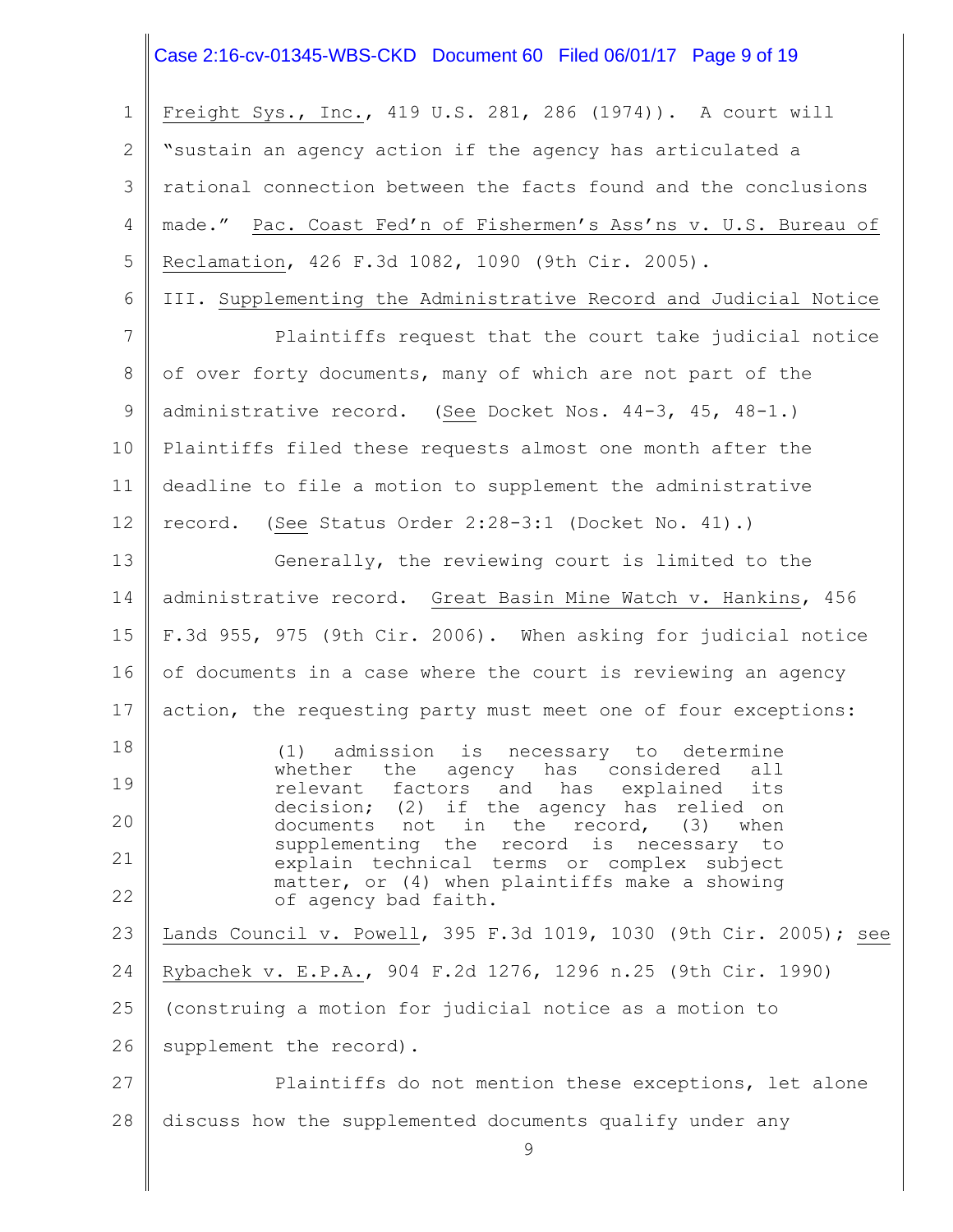#### Case 2:16-cv-01345-WBS-CKD Document 60 Filed 06/01/17 Page 10 of 19

1 2 3 4 5 6 7 exception. They only argue that these documents are relevant to their various arguments. Plaintiffs have not "met [their] heavy burden to show that the additional materials  $\ldots$  are necessary to adequately review" the Assistant Secretary's decision. See Fence Creek Cattle Co. v. U.S. Forest Serv., 602 F.3d 1125, 1131 (9th Cir. 2010). The court denies plaintiffs' request for judicial notice of extra-record materials.

8 IV. Discussion

27

÷.

9 10 11 12 13 The December 2015 Decision reached two conclusions that plaintiffs argue are arbitrary and capricious. First, membership in the Tribe is not limited to five people. (See 2017 AR 1399.) Second, the United States does not recognize a valid government for the Tribe. (See 2017 AR 1401.)

14 15 16 17 A. Whether Tribe is Made up of More than Five People The December 2015 Decision found that membership in the Tribe is not limited to five people. (2015 AR 1399.) Instead, the Tribe's membership consists of:

18 19 20 21 22 (1) the individuals listed on the 1915 Terrell Census and their descendants; (2) the descendants of Rancheria resident Jeff Davis (who was the only person on the 1935 IRA voters list for the Rancheria); and (3) the heirs of Mabel Dixie (the sole Indian resident of the Rancheria eligible to vote on its termination in 1967).

23 24 25 26 (2015 AR 1400.)<sup>4</sup> The Assistant Secretary based this conclusion on: (1) the Miwok I and Miwok II decisions that held the Tribe consisted of more than five people; (2) the Miwok III conclusion that "the record is replete with evidence that the Tribe's

28 The December 2015 Decision refers to these categories of members as the "Eligible Groups."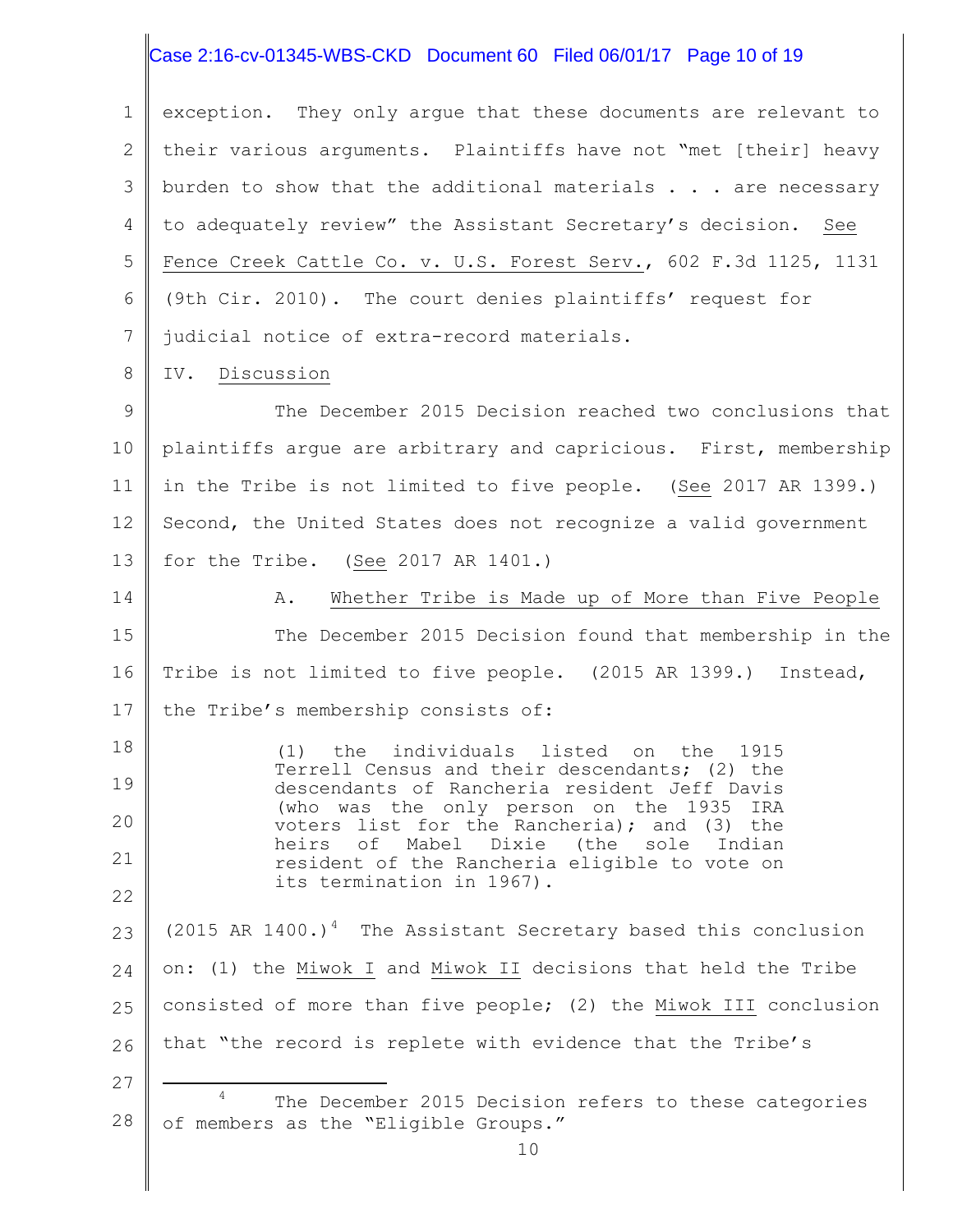## Case 2:16-cv-01345-WBS-CKD Document 60 Filed 06/01/17 Page 11 of 19

1 2 3 4 5 membership is potentially significantly larger than just the[] five individuals"; and (3) the meaning of the term "rancheria" and the Department of Interior's treatment of the California Rancherias. (2015 AR 1399-400.) Plaintiffs argue that the administrative record does not support this conclusion.

6 7 8 9 10 Federal defendants argue that preclusion prevents plaintiffs from now attempting to re-litigate the issue of Tribe members because this issue was resolved in a prior proceeding. A prior court decision will have preclusive effect under the doctrine of issue preclusion where:

(1) the issue necessarily decided at the previous proceeding is identical to the one which is sought to be relitigated; (2) the first proceeding ended with a final judgment on the merits; and (3) the party against whom collateral estoppel is asserted was a party or in privity with a party at the first proceeding.

11

12

13

14

15

27

16 17 18 19 20 21 22 23 24 Hydranautics v. FilmTec Corp., 204 F.3d 880, 885 (9th Cir. 2000) (quoting Younan v. Caruso, 51 Cal. App. 4th 401, 406-07 (2d Dist. 1996)). The party asserting issue preclusion bears the burden of showing what the prior judgment determined. Id. "[T]he concept of collateral estoppel cannot apply when the party against whom the earlier decision is asserted did not have a 'full and fair opportunity' to litigate that issue in the earlier case." Allen v. McCurry, 449 U.S. 90, 95 (1980) (quoting Montana v. United States, 440 U.S. 147, 153 (1979)).

25 26 First, Miwok I and Miwok II necessarily decided whether three members constituted a majority of the Tribe.<sup>5</sup> Miwok I and

28 ÷. <sup>5</sup> The issue here is not identical to the issue in Miwok III. Miwok III did not determine the number of tribal members;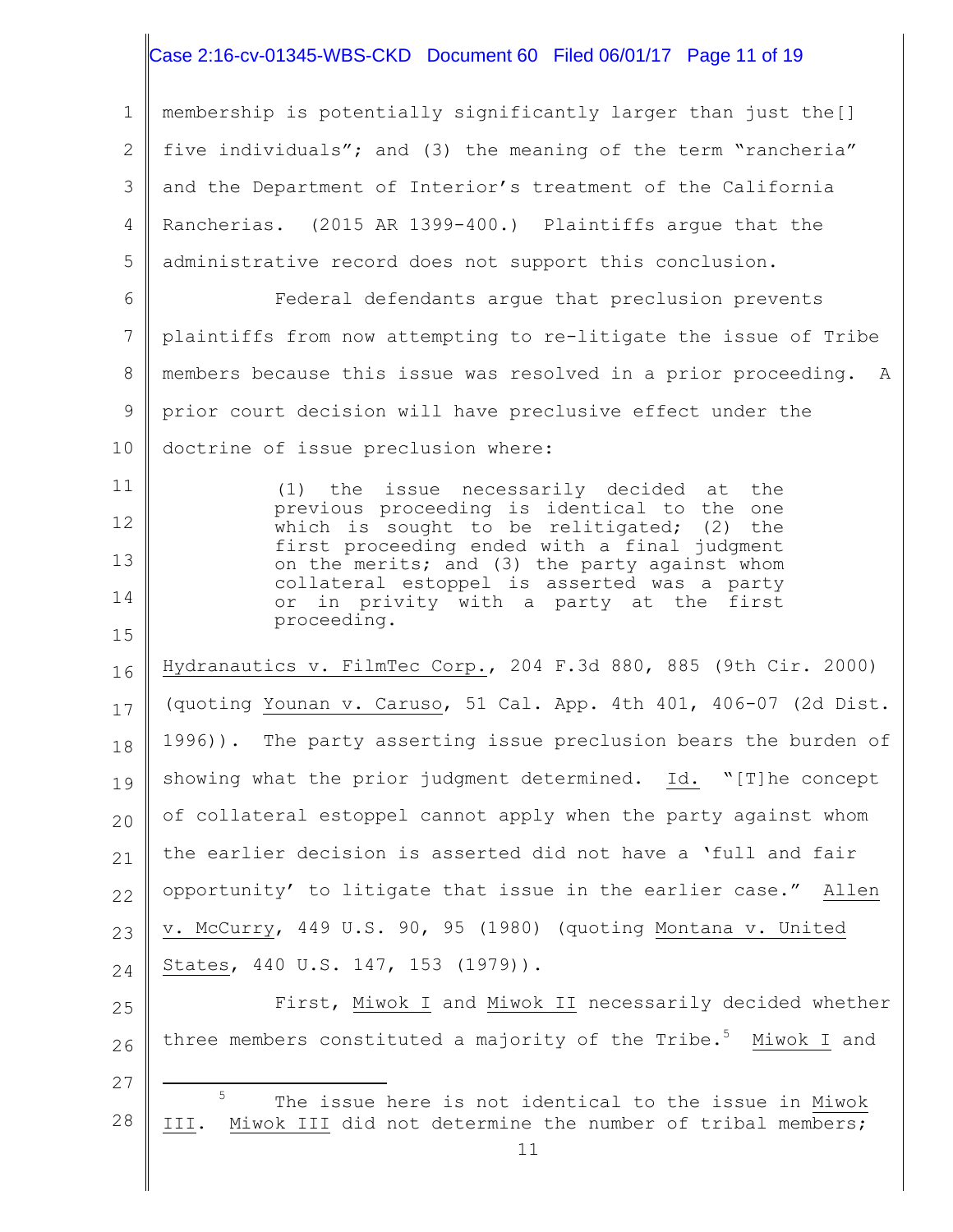# Case 2:16-cv-01345-WBS-CKD Document 60 Filed 06/01/17 Page 12 of 19

1 2 3 4 5 6 7 8 9 10 11 12 Miwok II affirmed the Secretary's decision not to approve a proposed tribal constitution submitted by the Burley faction. See Miwok II, 515 F.3d at 1263. Only three Burley members approved the proposed constitution they submitted. Id. at 1266. The courts held that the three Burley members who approved the constitution did not constitute a majority of the Tribe, and therefore, their proposed constitution was an "antimajoritarian gambit [that] deserve[d] no stamp of approval from the Secretary."<sup>6</sup> Id. at 1267. Because the Burley faction did not represent "anything close to a majority of the [T]ribe," the courts in Miwok I and Miwok II denied the Burley faction's proposed constitution. Id.

13 14 15 16 17 18 The issue here is whether the Tribe consists of more than five members--the four Burley members plus Dixie. The Miwok I and Miwok II determination that the three Burley members were not a majority of the Tribe necessarily means that the Tribe must also consist of more than five members, which is the challenged issue here.

19 20 21 22 Plaintiffs, relying on Miwok III dicta, argue the issue here is different than in Miwok I and Miwok II because the issue there "was whether the Secretary had the authority to refuse to approve a constitution submitted under IRA  $\leq$  476(h)(1)." See

24 25 it found that the Assistant Secretary was arbitrary and capricious for failing to address any evidence regarding tribal membership size. See Miwok III, 5 F. Supp. 3d at 98-99.

23

÷.

28

26 27 The Miwok II court also took judicial notice of the fact that the Burley faction alleged in another action that the Tribe has a potential membership of 250. Miwok II, 515 F.3d at 1265 n.5; (see 2011 AR 299.)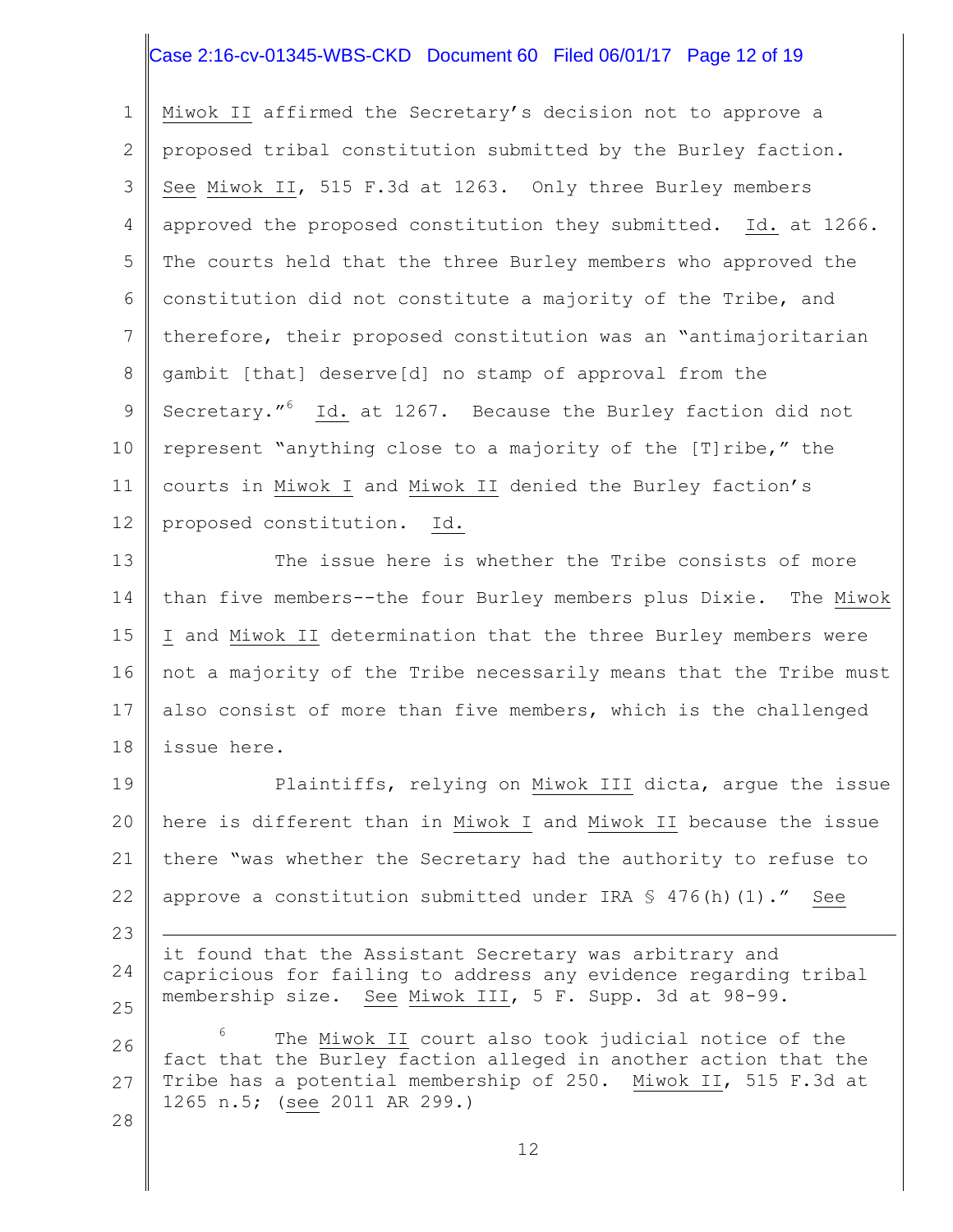## Case 2:16-cv-01345-WBS-CKD Document 60 Filed 06/01/17 Page 13 of 19

1 2 3 4 5 Miwok III, 5 F. Supp. 3d at 101 n.15. The court recognizes that Miwok III stated that Miwok I and Miwok II did not address whether the Tribe's membership consists of five members. This is, however, an inaccurate and incomplete characterization of Miwok I and Miwok II.

6 7 8 9 10 11 12 13 14 15 Miwok I and Miwok II decided that the Secretary had the authority to deny the proposed constitution because the constitution did "not enjoy sufficient support from [the T]ribe's membership" and it was only approved by "Burley and her small group of supporters." Miwok II, 515 F.3d at 1267. If the three Burley members did not constitute a majority of the Tribe, the Tribe must necessarily consist of more than five individuals. Thus, Miwok I and Miwok II did decide the issue of whether the Tribe consists of more than five members when denying a proposed constitution approved by only three Burley members.

16 17 18 19 20 21 22 23 24 Second, the prior proceeding ended with a final judgment on the merits. The prior proceeding resulted in a dismissal of the Burley faction's complaint for failure to state a claim upon which relief could be granted. Miwok I, 424 F. Supp. 2d at 197. The Burley faction had the opportunity to, and did, appeal the Miwok I decision, which resulted in the Miwok II decision. There is no indication that the Burley faction "did not have a 'full and fair opportunity' to litigate" this issue in Miwok I or Miwok II. See Allen, 449 U.S. at 95.

25 26 27 28 Third, the party against whom preclusion is asserted was a party at the first proceeding. The Burley faction brought suit on behalf of the Tribe in Miwok I and Miwok II. This is the group that defendants argue are precluded from litigating the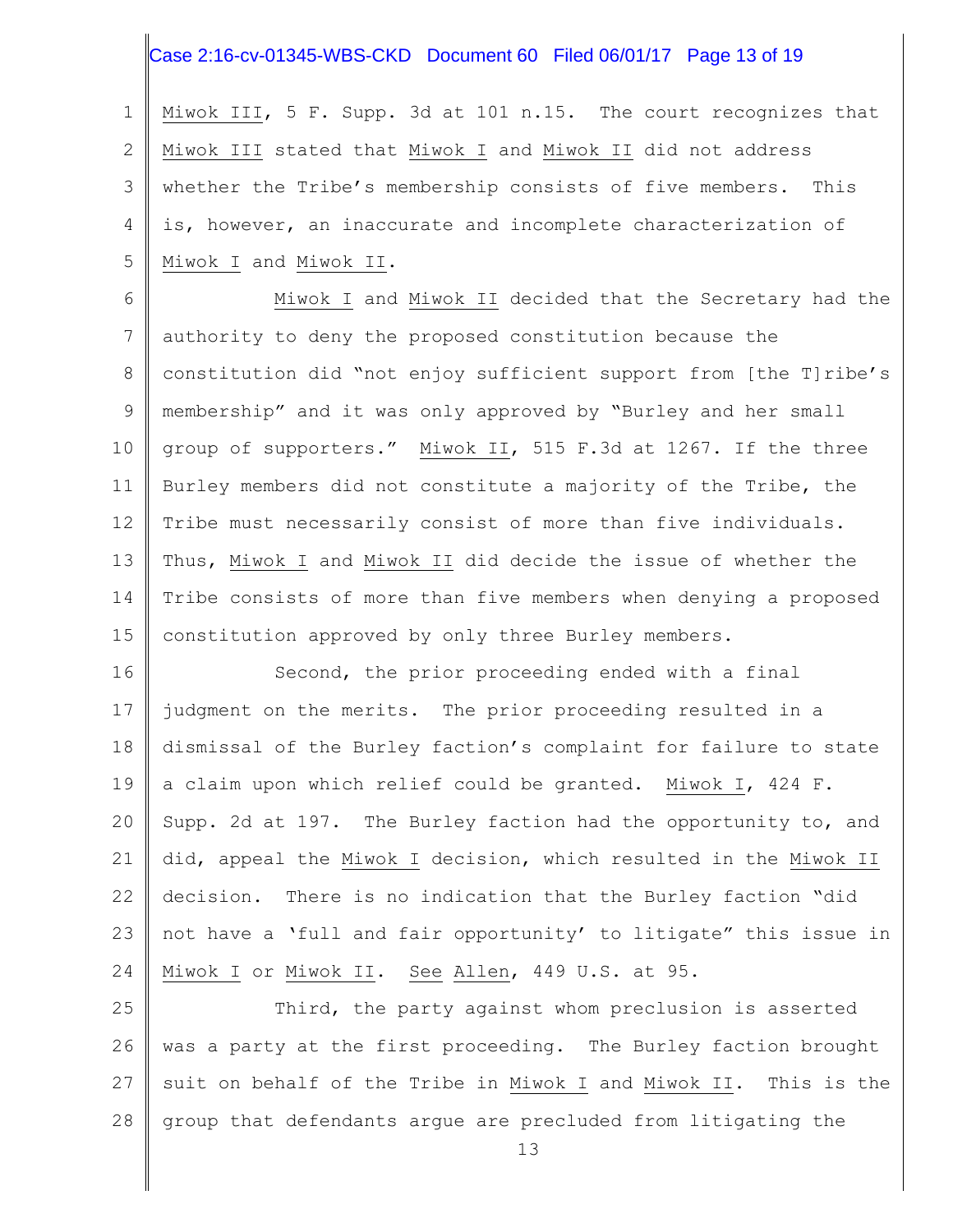## Case 2:16-cv-01345-WBS-CKD Document 60 Filed 06/01/17 Page 14 of 19

1 issue of tribal membership here.

2 3 4 5 Issue preclusion prevents plaintiffs from relitigating whether the Tribe consists of more than five members.<sup>7</sup> Accordingly, the December 2015 Decision was not arbitrary and capricious on this basis.

6

23

÷.

B. Whether United States Recognizes Tribal Leadership

7 8 9 10 11 12 13 14 15 16 17 18 The December 2015 Decision found that the United States does not recognize any leadership for the Tribe, including the General Council established by the 1998 Resolution. (2015 AR 1401.) In reaching this conclusion, the Assistant Secretary noted that he "must ensure that [tribal] leadership consists of valid representatives of the Tribe as a whole," which requires "a process open to the whole tribal community." (Id.) Neither Burley nor Dixie established that a majority of eligible Tribe members ratified their form of tribal government, however.  $^8$ (2015 AR 1401-02.) The December 2015 Decision's that the United States does not recognize a tribal government is reasonable in light of the facts contained in the administrative record.

19 20 21 22 The federal government has a "distinctive obligation of trust" in its dealings with Indians. See, e.g., United States v. Jicarilla Apache Nation, 564 U.S. 162, 192 (2011). As part of this obligation, the Assistant Secretary must ensure that the

24 25 26 27 <sup>7</sup> Federal defendants also arque that claim preclusion prevents challenging the entire decision. Claim preclusion does not apply because the claim litigated in this action is whether the December 2015 Decision was arbitrary and capricious. This was not a claim that the parties could have previously litigated because all other cases preceded the December 2015 Decision.

28 The Burley faction is the only party that challenges this conclusion.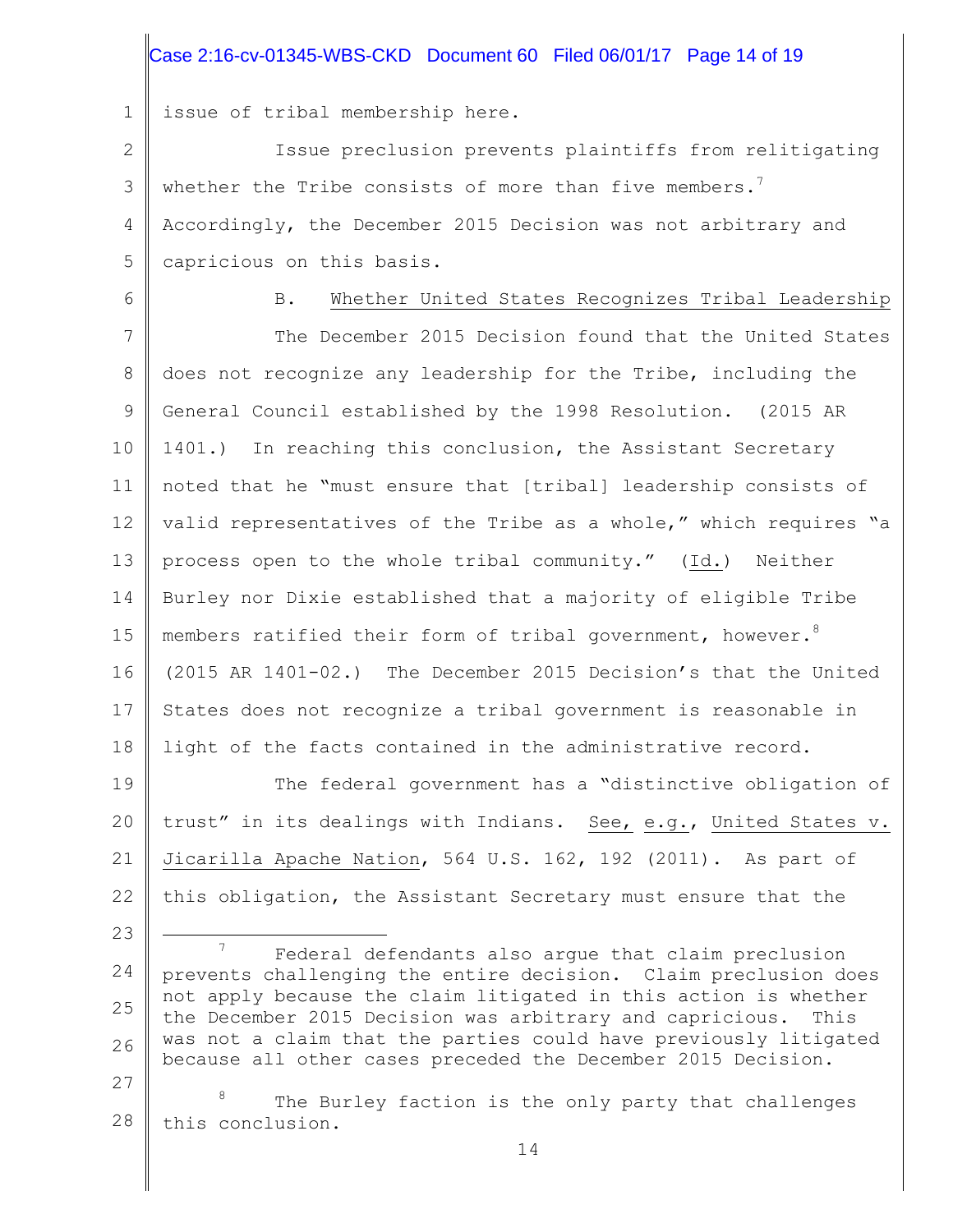# Case 2:16-cv-01345-WBS-CKD Document 60 Filed 06/01/17 Page 15 of 19

1 2 3 4 5 6 7 8 9 10 11 United States is conducting government-to-government relations with "valid representatives of the [tribe] as a whole." Seminole Nation of Okla. v. Norton, 223 F. Supp. 2d 122, 140 (D.D.C. 2002); see Aguayo v. Jewell, 827 F.3d 1213, 1224 (9th Cir. 2016) ("The [Assistant] Secretary properly exercises discretion not to approve a governing document when it does not 'reflect the involvement of the whole tribal community.'"); cf. Seminole Nation v. United States, 316 U.S. 286, 296-97 (1942) ("Payment of funds at the request of a tribal council which . . . was composed of representative faithless to their own people . . . would be a clear breach of the Government's fiduciary obligation.").

12 13 14 15 16 17 18 19 20 21 22 23 As previously discussed, other federal court decisions have held that the Tribe consists of more than five people. (See 2017 AR 1401.) Only two individuals, Dixie and Burley, approved the 1998 Resolution that established the General Council.<sup>9</sup> (2011 AR 179.) Plaintiffs cannot show that these two individuals were "a majority of those eligible to take part in a reorganization of the Tribe." (2017 AR 1401.) Because plaintiffs have not shown that the majority of adult members approved the General Council and the Assistant Secretary has an obligation to ensure that the United States interacts with valid tribal representatives, the Assistant Secretary was not arbitrary and capricious in declining to recognize a tribal government.

24 25 Plaintiffs argue that, consistent with BIA policy, a majority of Tribe members approved the 1998 Resolution because

27 28 <sup>9</sup> Reznor was an adult at the enactment of the 1998 Resolution, but did not sign it. (See 2011 AR 179.)

26

L,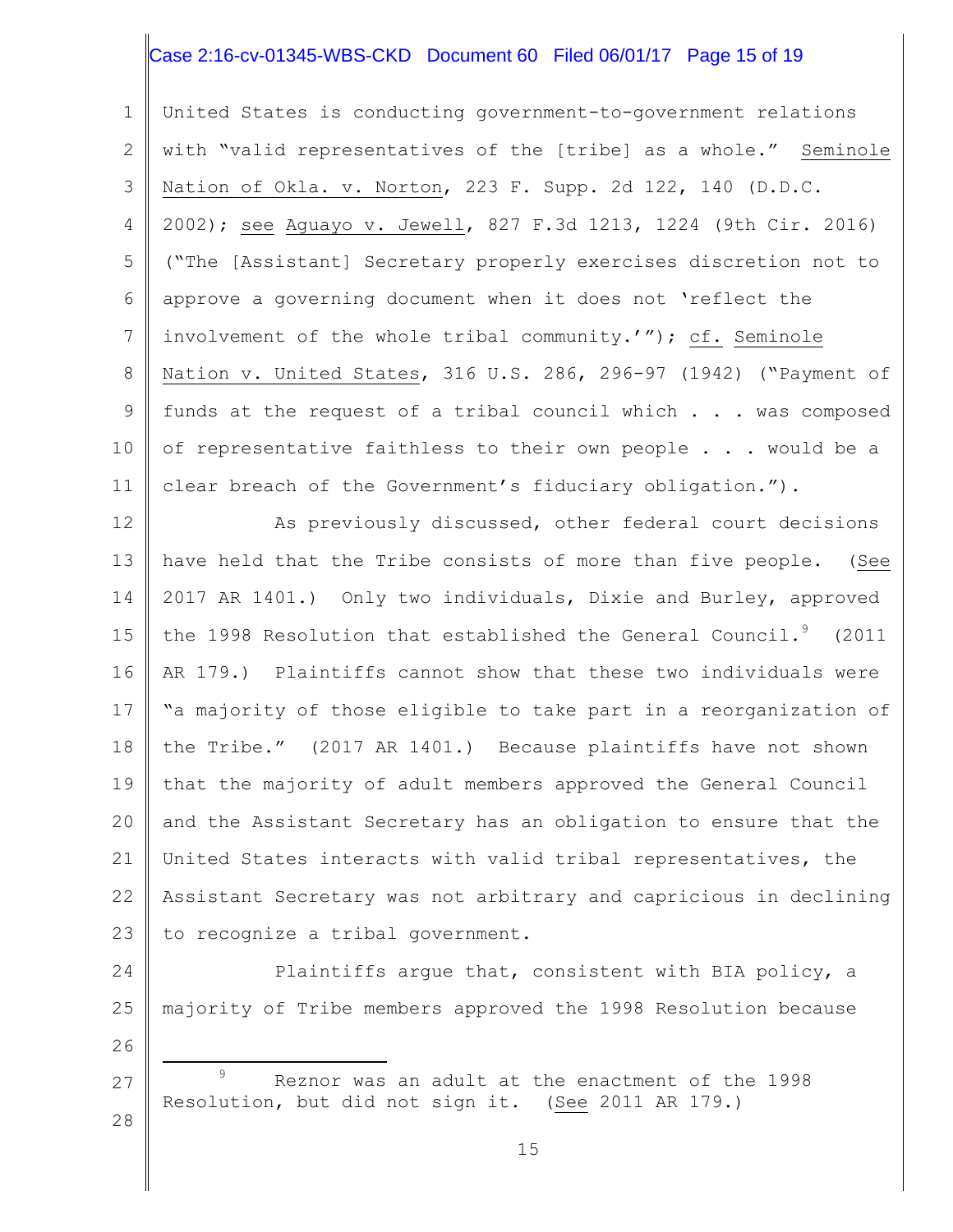## Case 2:16-cv-01345-WBS-CKD Document 60 Filed 06/01/17 Page 16 of 19

1 2 3 4 5 only Dixie and the Burley faction were eligible to form a tribal government. Under plaintiffs' argument, Dixie was the only original eligible Tribe member because he resided on the rancheria, until he adopted the Burley faction into the Tribe. This argument is flawed for several reasons.

6 7 8 9 10 11 First, "[a]n Indian tribe has the power to define membership as it chooses." Williams v. Gover, 490 F.3d 785, 789 (9th Cir. 2007). "[G]iven a tribe's sovereign authority to define its own membership, it is unclear how the BIA could have any [] policy" limiting original tribal membership to those residing on the land. See id. at 791.

12 13 14 15 16 17 18 19 20 21 Second, residence on the rancheria was a membership requirement only for rancherias restored under the Hardwick settlement. In those instances, the United States agreed to restore illegally terminated rancherias and defined original membership on the restored rancherias as those listed on the "distribution plans," who were the individuals who lived on the land at the time of termination. See Alan-Wilson v. Acting Sacramento Area Director, 33 IBIA 55, 57 (1998). That approach is inapplicable in this case because the Tribe was never terminated.

22 23 24 25 26 27 28 Third, the BIA has previously treated lineal descendants of individuals listed on census base rolls as the eligible members for organizational purposes. (See Apr. 24, 2012 Memorandum (Docket No. 50-2) (declining "to decide who are the current citizens of the [Tejon Indian] Tribe," but noting that the tribe's citizens are those who "were enumerated on and are descended from the 1915 Terrell BIA Census")); Alan-Wilson v.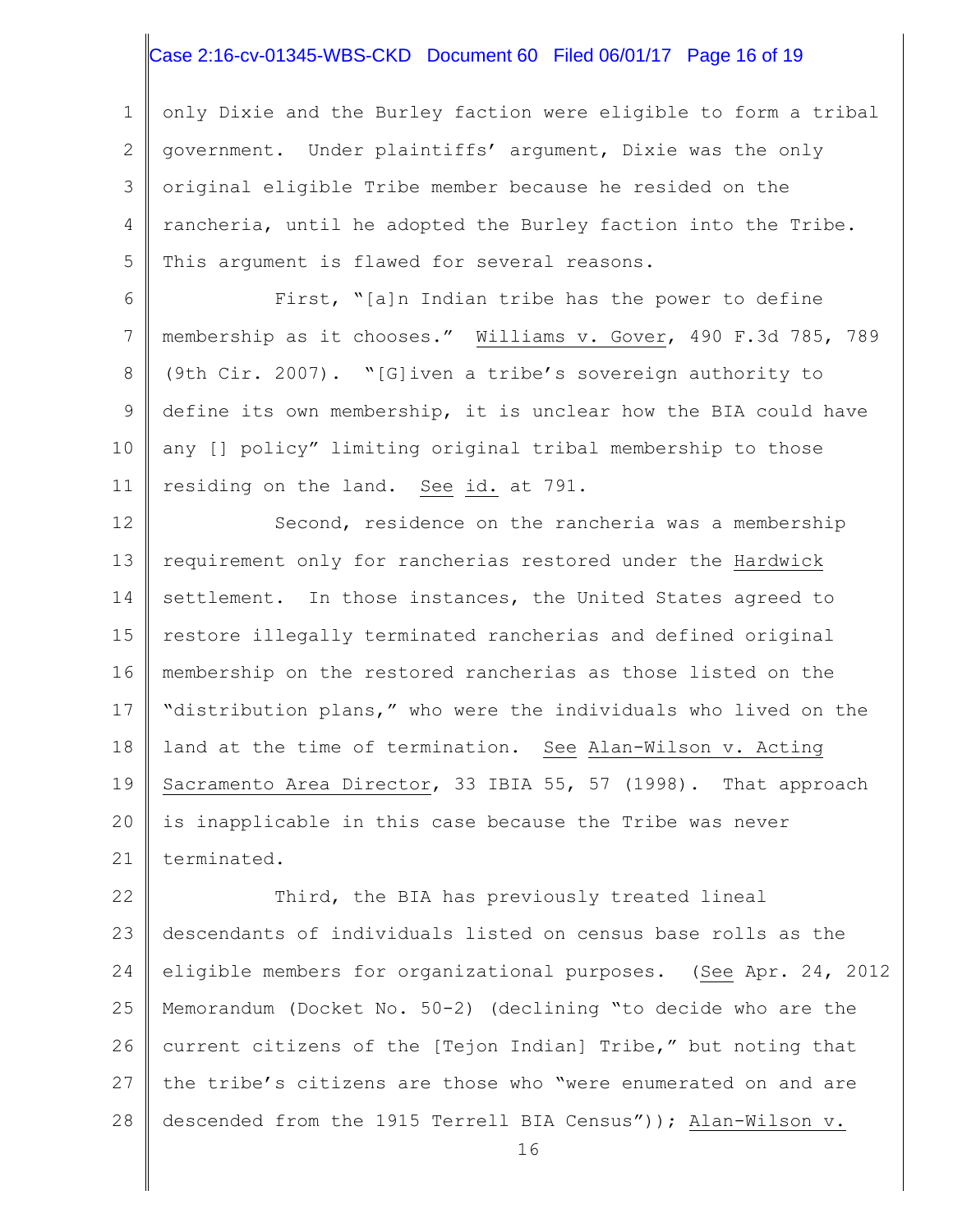## Case 2:16-cv-01345-WBS-CKD Document 60 Filed 06/01/17 Page 17 of 19

1 Bureau of Indian Affairs, 30 IBIA 241, 249-50 (1997)

2 3 4 5 6 7 8 ("Unorganized Federally recognized tribes would look to historical records and rolls to determine recognized membership for organizational purposes."); cf. Lewis v. Norton, 424 F.3d 959, 960-61 (9th Cir. 2005) (noting that a tribe's governing documents defined membership as all lineal descendants of persons named on base rolls with a certain percentage of "Indian blood"). The December 2015 Decision applies the same approach.

9 10 11 12 13 14 15 16 17 Plaintiffs also argue that Dixie's challenge to the 1998 Resolution in Miwok III was time-barred and therefore the December 2015 Decision resulting from the Miwok III remand is based on a time-barred claim. Under 28 U.S.C. § 2401(a), "every civil action commenced against the United States shall be barred unless the complaint is filed within six years after the right of action first accrues." When challenging an agency action, "[t]he right of action generally accrues at the time the agency action becomes final." Aguayo, 827 F.3d at 1226.

18 19 20 21 22 23 24 25 26 27 28 Even if Dixie's claim was time-barred, this does not deprive the Assistant Secretary of his obligation to ensure the United States interacts with a majoritarian government. "A cornerstone of this obligation is to promote a tribe's political integrity, which includes ensuring that the will of tribal members is not thwarted by roque leaders . . . . " Miwok II, 515 F.3d at 1267; see also Seminole Nation, 223 F. Supp. 2d at 140 ("[T]he [BIA] has the authority and responsibility to ensure that the [tribe]'s representatives, with whom it must conduct government-to-government relations, are the valid representatives of the [tribe] as a whole."); cf. 25 U.S.C. § 2.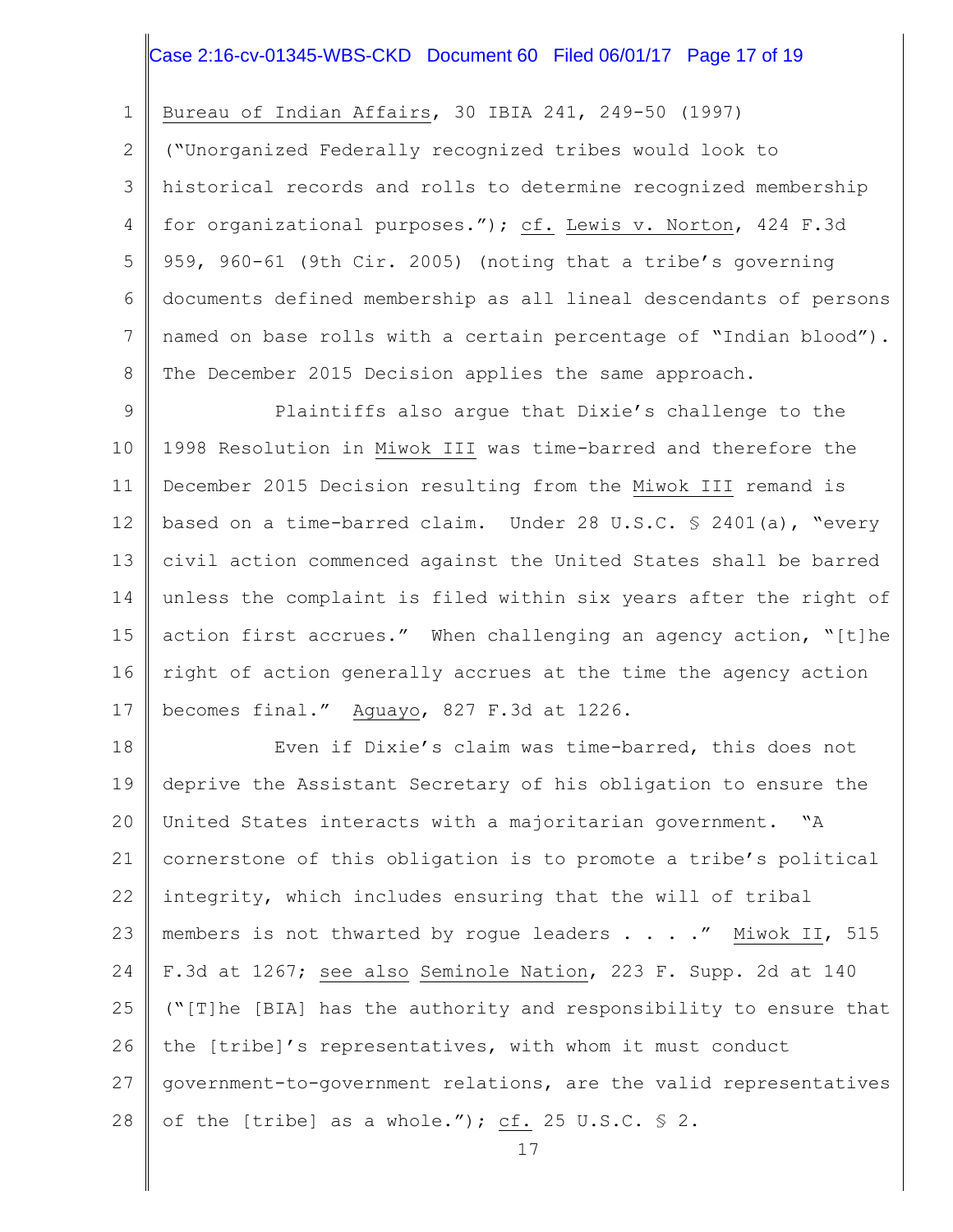### Case 2:16-cv-01345-WBS-CKD Document 60 Filed 06/01/17 Page 18 of 19

1 2 3 4 5 6 7 The Assistant Secretary was fulfilling his obligation to "ensure that [tribal] leadership consists of valid representatives of the Tribe as a whole" in the December 2015 Decision. (2015 AR 1401.) The Assistant Secretary's obligation to ensure that the United States is interacting with valid tribal representatives was the basis for the December 2015 Decision, not a time-barred claim.<sup>10</sup>

8 9 10 11 12 13 14 15 16 17 18 19 20 21 22 23 Plaintiffs also argue that because the purpose of the General Council is to serve as the governing body of the Tribe and the BIA once recognized the General Council, the BIA must now recognize the General Council as the valid tribal government. (See 2011 AR 177-78.) First, the stated purpose of General Council is not dispositive as to whether the United States must recognize it as the valid tribal government. See Seminole Nation, 223 F. Supp. 2d at 140. Second, the fact that the BIA once recognized the General Council does not preclude the BIA from later questioning its legitimacy. Cf. F.C.C. v. Fox Television Stations, Inc., 556 U.S. 502, 514-15 (2009) (holding "agency action representing a policy change" is not subject to a heightened standard than agency action adopting a policy in the first place). Doing so "is not consistent with the 'distinctive obligation of trust' the federal government must employ when dealing with Indian Tribes." Miwok III, 5 F. Supp. 3d at 100.

24

÷.

25 Assistant Secretary was not arbitrary and capricious in finding

In light of the record, the court finds that the

<sup>26</sup> 27 28 <sup>10</sup> Further, the statute of limitations applies to "civil action[s] commenced against the United States"; it does not bar an administrative official from considering an issue in an administrative proceeding. See 28 U.S.C. § 2401(a).